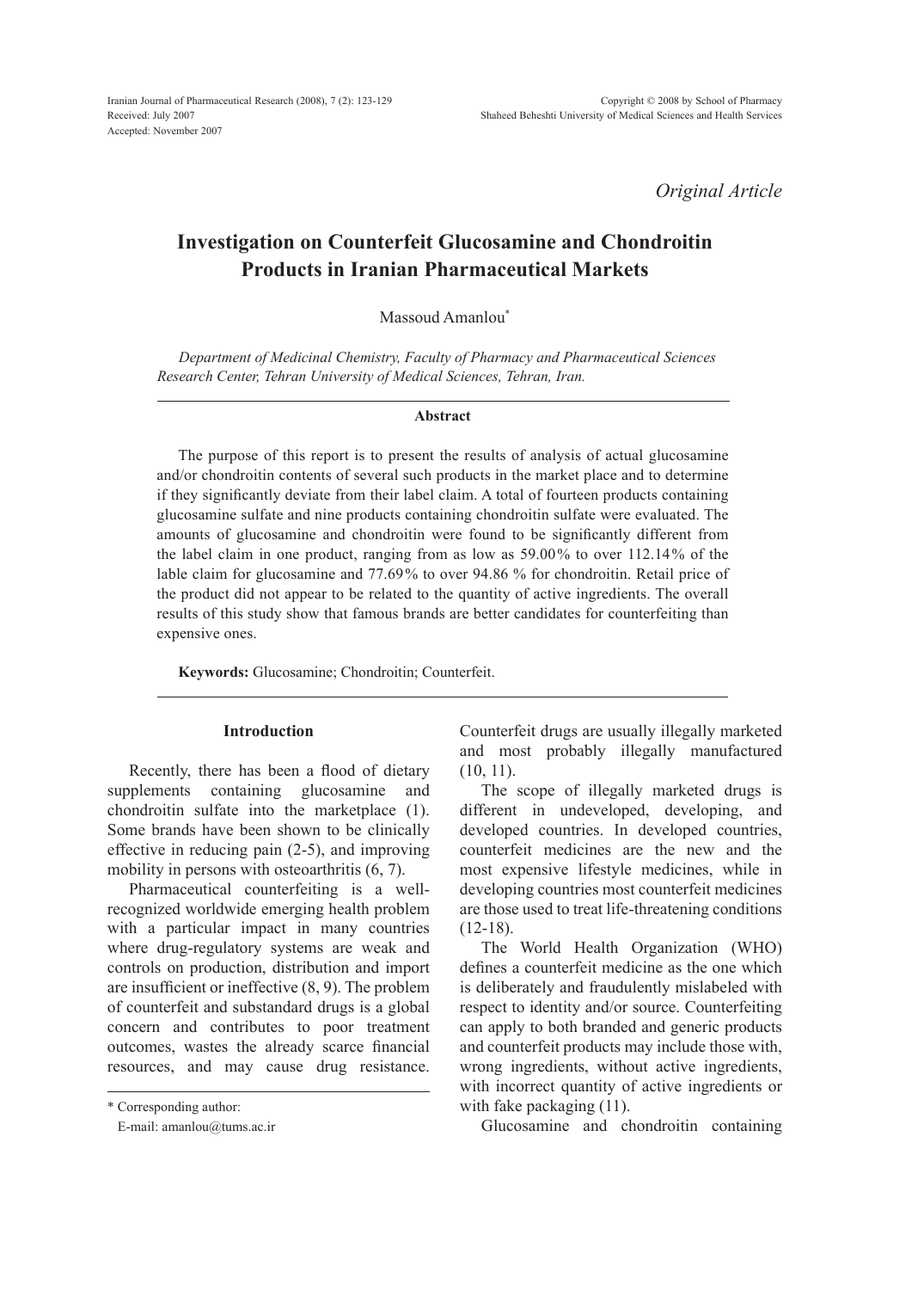supplements are easily available in many cities of Iran. In this study, we analyzed the glucosamine and chondroitin containing supplements available in Tehran, capital of Iran. Different dosage forms were collected from the market were tested to uncover the rate of counterfeiting in these products.

#### **Experimental**

#### *Apparatus*

The HPLC system consisted of Waters (Milford, MA, USA) analytical liquid chromatograph equipped with reversed-phase 250 mm x 4.6.mm i.d. 5-µm particles, Nucleosil 100  $C_8$  (L7) column or Nova-Pak  $C_{18}$  steel column  $(3.9 \text{ mm} \times 150 \text{ mm} \text{ i.d.}; 4\text{-}\mu\text{m} \text{ particles};$ Waters, MA, U.S.A.), a 510 HPLC pump, WISP 717 plus autosampler,and variable-wavelength 480 UV detector. The data processing system was a multi-channel Chrom and Spec software for chromatography, version 1.5x. The column and the HPLC system were kept in ambient conditions. T90 Titrator (Mettler Toledo) coupled with DP5 Phototrode™ (Mettler Toledo) at wavelength 550 nm was used for automatic titration by 0.1% cetylpyridiniun chloride.

# *Chemicals, reagents and materials*

Fourteen products were evaluated of which five products contained only glucosamine sulfate, seven products had both glucosamine sulfate and chondroitin sulfate,and two products contained glucosamine sulfate, chondroitin sulfate and methylsulfonylmethane (Table 1). Products were randomly gathered from the market during the period of September 2005 through November 2005.

#### *Glucosamine assay materials*

D-(+)-glucosamine (2-amino-2-deoxy-Dglucose) hydrochloride and  $\text{Na}_2\text{HPO}_4 \cdot 12\text{H}_2\text{O}$ were purchased from Sigma (St. Louis, MO). Methanol, acetonitrile, phenyl isothiocyanate (PITC), phosphoric acid (85%) and glacial acetic acid were purchased from E. Merck (Darmstadt, Germany). All chemicals and solvents were ACS analytical grade or HPLC grade. Deionized water was used for the preparation of standards

as well as for all measurements.

## *Chondroitin sulfate assay materials*

Chondroitin sulfate and cetylpyridinium chloride were purchased from Vita Prime Laboratories (NY, USA) and Acros Organics (New Jersey, USA) respectively.  $\text{NaH}_2\text{PO}_4$ ,  $Na<sub>2</sub>HPO<sub>4</sub> \cdot 12H<sub>2</sub>O$ ,  $KH<sub>2</sub>PO<sub>4</sub>$  and  $K<sub>2</sub>HPO<sub>4</sub>$  were purchased from Sigma (St. Louis, MO). Tween 80 was purchased from E. Merck (Darmstadt, Germany). All chemicals and solvents were ACS analytical grade or HPLC grade.

#### *Glucosamine sample preparation*

The contents of each capsule or tablet  $(n=10)$ were weighed individually and transferred quantitatively to a 250 ml volumetric flask and about 150 ml of water was added to each of the samples. The mixtures were sonicated for 20 min and brought to volume with water and filtered. For those products containing only glucosamine, 20 μl of the filtered solution was directly injected to chromatograph (19). For those containing chondroitin, 20 μl of the filtered solution was derivatized with PITC befor the injection. The resulting solutions were then assayed by a RP-HPLC method (20, 21). Simultaneously, a standard solution of glucosamine hydrochloride was treated in a similar manner.

## *Glucosamine* assay method

The HPLC method described in the United State Pharmacopeia (USP 28) was used to quantitate glucosamine (19). Briefly, separation was achieved using a Nucleosil 100  $C_8$  (L7) steel column (250 mm×4.6.mm i.d. 5-µm particles). The isocratic mobile phase which was pumped consisted of orthophosphoric acid  $0.05\%$  and acetonitrile (60:40, v/v) was prepared daily , degassed by passing through a 0.45 µm filter (Millipore, Milford, MA, U.S.A.) and sonicated for 15 min. The injection volume was 20 µl being pumped at a flow rate of 0.6 ml/min, and the wavelength for UV detection was 195 nm.

Previously reported RP-HPLC systems used pre-column derivatization with phenyl isothiocyanate to quantitate glucosamine in products containing glucosamine and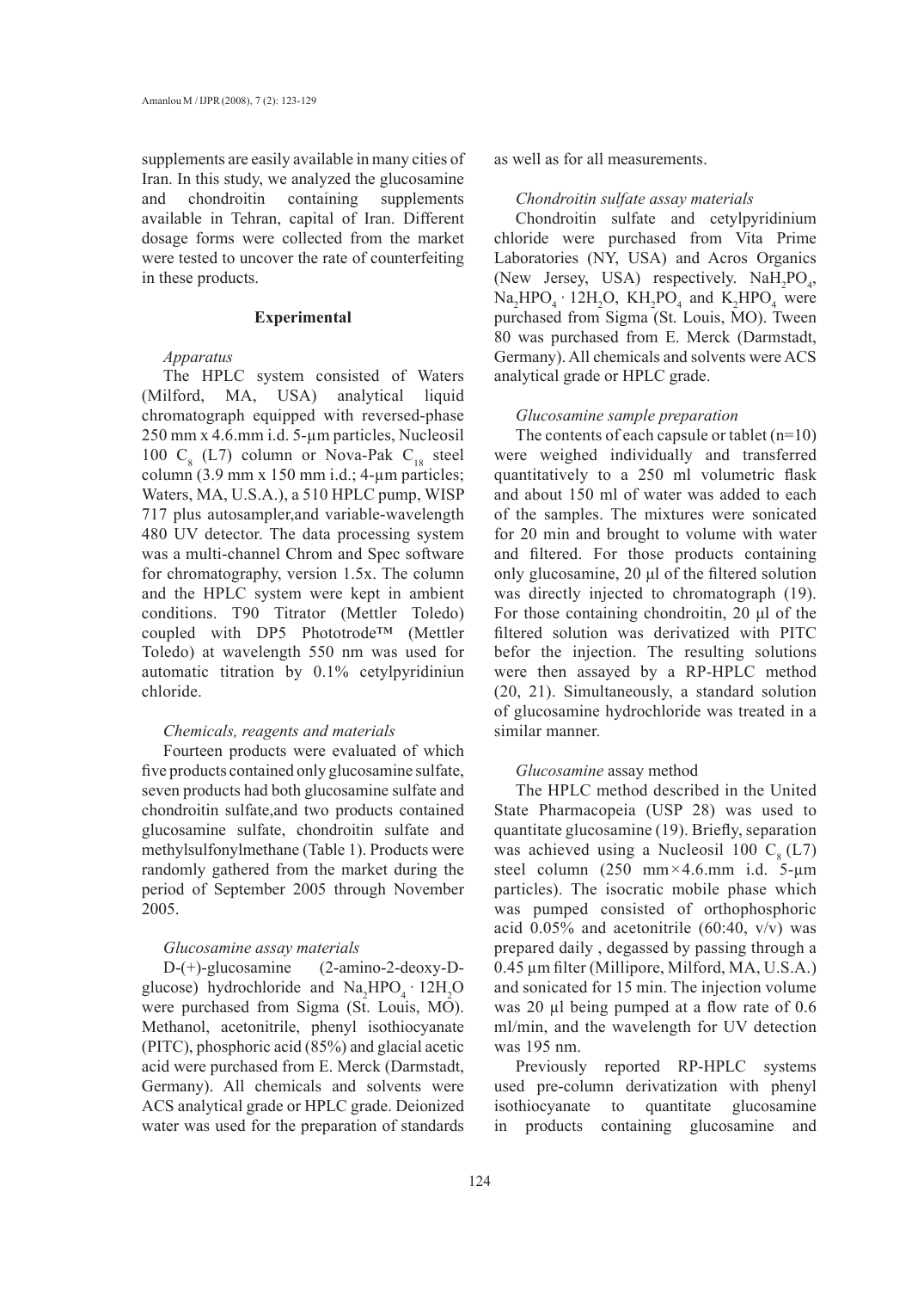| Code             | Active ingredients<br>(mg)                               | Batch No.     | Expiry date | Amounts<br>Per package | Price per dosage form<br>$(USD)*$ | Country of Origin |
|------------------|----------------------------------------------------------|---------------|-------------|------------------------|-----------------------------------|-------------------|
| A                | Glucosamine 500                                          | OBO21         | 01/08       | 60                     | 0.15                              | <b>USA</b>        |
| $\boldsymbol{B}$ | Glucosamine 500                                          | OBO23         | 07/06       | 100                    | 0.10                              | Canada            |
| $\mathcal{C}$    | Glucosamine 500                                          | 03071         | 10/07       | 60                     | 0.11                              | Canada            |
| D                | Glucosamine 750                                          | OK10686       | 01/08       | 60                     | 0.21                              | <b>USA</b>        |
| E                | Glucosamine 750                                          | 927SW         | 04/09       | 120                    | 0.19                              | <b>USA</b>        |
| $\mathbf F$      | Glucosamine 500<br>Chondroitin 400                       | <b>OBO28</b>  | 01/07       | 110                    | 0.21                              | <b>USA</b>        |
| G                | Glucosamine 500<br>Chondroitin 250                       | <b>OBO233</b> | 09/08       | 60                     | 0.17                              | <b>USA</b>        |
| H                | Glucosamine 500<br>Chondroitin 400                       | 016           | 01/08       | 60                     | 0.21                              | <b>USA</b>        |
| I                | Glucosamine 500<br>Chondroitin 400                       | 6000506       | 06/09       | 100                    | 0.22                              | <b>USA</b>        |
| J                | Glucosamine 500<br>Chondroitin 400                       | 4405B7        | 01/09       | 60                     | 0.26                              | <b>USA</b>        |
| K                | Glucosamine 500<br>Chondroitin 400                       | 50601122      | 12/06       | 60                     | 0.23                              | <b>USA</b>        |
| L                | Glucosamine 500<br>Chondroitin 400                       | 2181N         | 02/07       | 180                    | 0.33                              | <b>USA</b>        |
| M                | Glucosamine 500<br>Chondroitin 1200<br><b>MSM</b><br>200 | 331H9         | 06/09       | 180                    | 0.33                              | U.K               |
| N                | Glucosamine 500<br>Chondroitin 1200<br><b>MSM</b><br>200 | 508539        | 04/09       | 60                     | 0.26                              | Canada            |

**Table 1.** Exact labeling and amounts (mg/tablet or mg/capsule) of fourteen glucosamine/chondroitin products.

\* Each USD is equal to 9000 Rials.

chondroitin (20, 21). Separation was performed using a Nova-Pak  $C_{18}$  steel column. The isocratic mobile phase which was consisted of MeOH:H<sub>2</sub>O:CH<sub>3</sub>COOH (10:89.6:0.04; v/v) was prepared daily, degassed by passing through a 0.45 µm filter, and sonicated for 10 min. The injection volume was 25 µ1 being pumped at a flow rate of 1.2 ml/min, and the wavelength for UV detection was 254 nm.

The precision of dosage form assay was evaluated by the relative standard deviation (RSD), which was <5% at all concentrations. The intraday and interday accuracy, as indicated by the relative error (RE), ranged from -1.97 to 2.13% for glucosamine. The percentages of the label claim for the dosage forms were calculated as follows:

% Label claim =  $[Assayed amount (mg)/$ Labeled amount  $(mg)$   $\times$  100

# *Chondroitin assay method Standard preparation*

A stock solution was prepared at a concentration of 2 mg/ml from which serial dilutions were made to give concentrations of 0.5, 0.8, 1.0, 1.2, and 1.5 mg/ml as standard solutions. To each standard solution 10 ml of phosphate buffer (pH=7.0) was added and the sample was sonicated for 20 min. 5.0 ml samples were put into a 50 ml beaker,and 25 ml of water was added and stirred. Titration was performed as described in next section.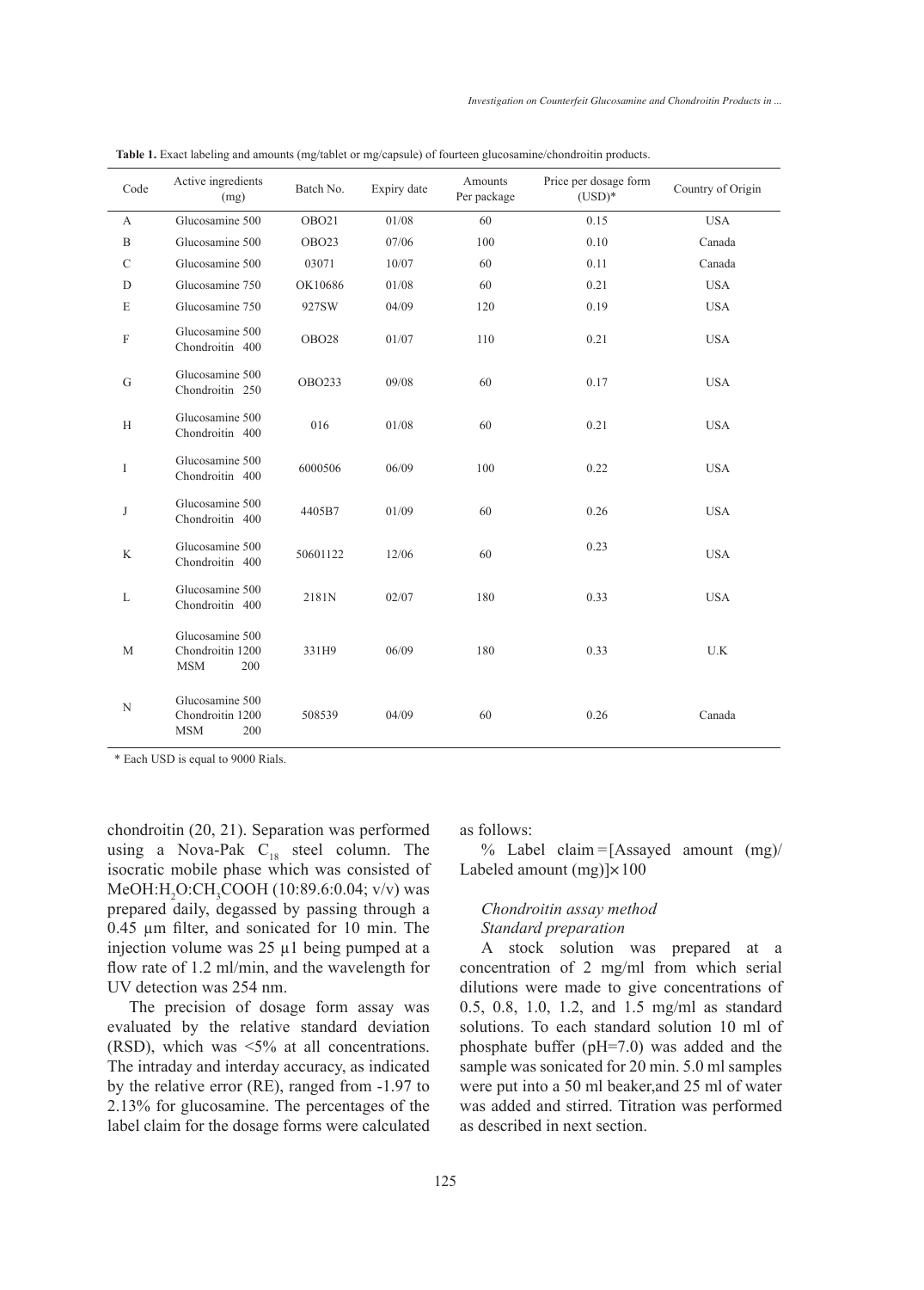## *Phototrode titration method*

Nine products containing chondroitin were also tested by the same titration method used for standard solution (19, 29). This method uses potentiometric titration with photometric indication by titrating with a  $0.1\%$  w/v solution of cetylpyridinium chloride to quantify chondroitin sulfate. The sample preparation and the titration method are as follows: accurately weigh 10 capsules individually and record the weight, ground the contents to fine powder individually, accurately weigh the equivalent of 100 mg chondroitin sulfate and put into a 100 ml volumetric flask, dissolve in 50 ml water, add 10 ml of phosphate buffer (pH 7.0), sonicate for 20 min, and dilute to volume with water. Filter a portion of the solution (about 20 ml) through 0.45 μm membrane filter. Put 5.0 ml of the samples into a 50 ml beaker, add 25 ml of water, and stir. Adjust the initial transmittance to 70% (at 550 nm) in the phototrode. When titration is complete, the chondroitin sulfate percentage is determined. Titrate twice for each sample and report the mean of two. The amount of chondroitin sulfate content is determined by the following equation:

*Chondroitin sulfate content* (%)=  $(V \times F \times 2000)/P$ 

Where: V=mL of cetylpyridinium chloride used, P=sample weight in mg, 2000=dilution factor introduced in the titrator as constant  $CO<sub>2</sub>$ , and F=cetylpyridinium chloride factor against sodium chloride sulfate standard, calculated as chondroitin sodium sulfate assay in mg for 1 ml of ceytlpyridinium chloride.



Figure 1. Glucosamine content of the analyzed products based on percent label claimed of products. The bars indicate the standard error of the mean (n=10).

#### **Results and Discussion**

According to samples label, fourteen products contained glucosamine, five of which contained only glucosamine (Table 1). The average amount of glucosamine found in the products met what suggested by the label, with content ranging from as low as  $94.78 \pm 2.85\%$  (mean  $\pm$  SD; n=10) to over  $102.85 \pm 4.80\%$  (mean $\pm SD$ ; n=10) of label claims. Only one product was far from what was suggested by the label, with a content range from as low as 59.00% to 112.14% of lable claims  $(84.77 \pm 16.90\%;$  mean $\pm$ SD; n=10) (Figure 1). As can be seen from Figure 1, the amount found from the assay was different from the label claim in one product.

Nine products contained chondroitin sulfate, seven of which contained chondroitin sulfate in combination with glucosamine and two others contained methylsulfonylmethane in addition to glucosamine contained. The average amount of chondroitin sulfate found in the products met what suggested by the label, with content ranging from as low as  $96.88 \pm 1.55 \%$  (mean  $\pm$  SD; n=10) to  $100.46 \pm 2.19\%$  (mean  $\pm$  SD; n=10) of label claims. Only one product was far from what was suggested by the label with a content range from as low as 77.69% to 94.86% of lable claims  $(87.22 \pm 5.84\%; \text{mean} \pm \text{SD}; \text{n} = 10)$  (Figure 2). As can be seen from Figure 2, the amount found from the assay was different from the label claim in one product.

These results highlight the inconsistencies between label claims of products and their actual contents. It should be noted that one product



Figure 2. Chondroitin sulfate content of the analyzed products based on percent label claimed of products. The bars indicate the standard error of the mean (n=10).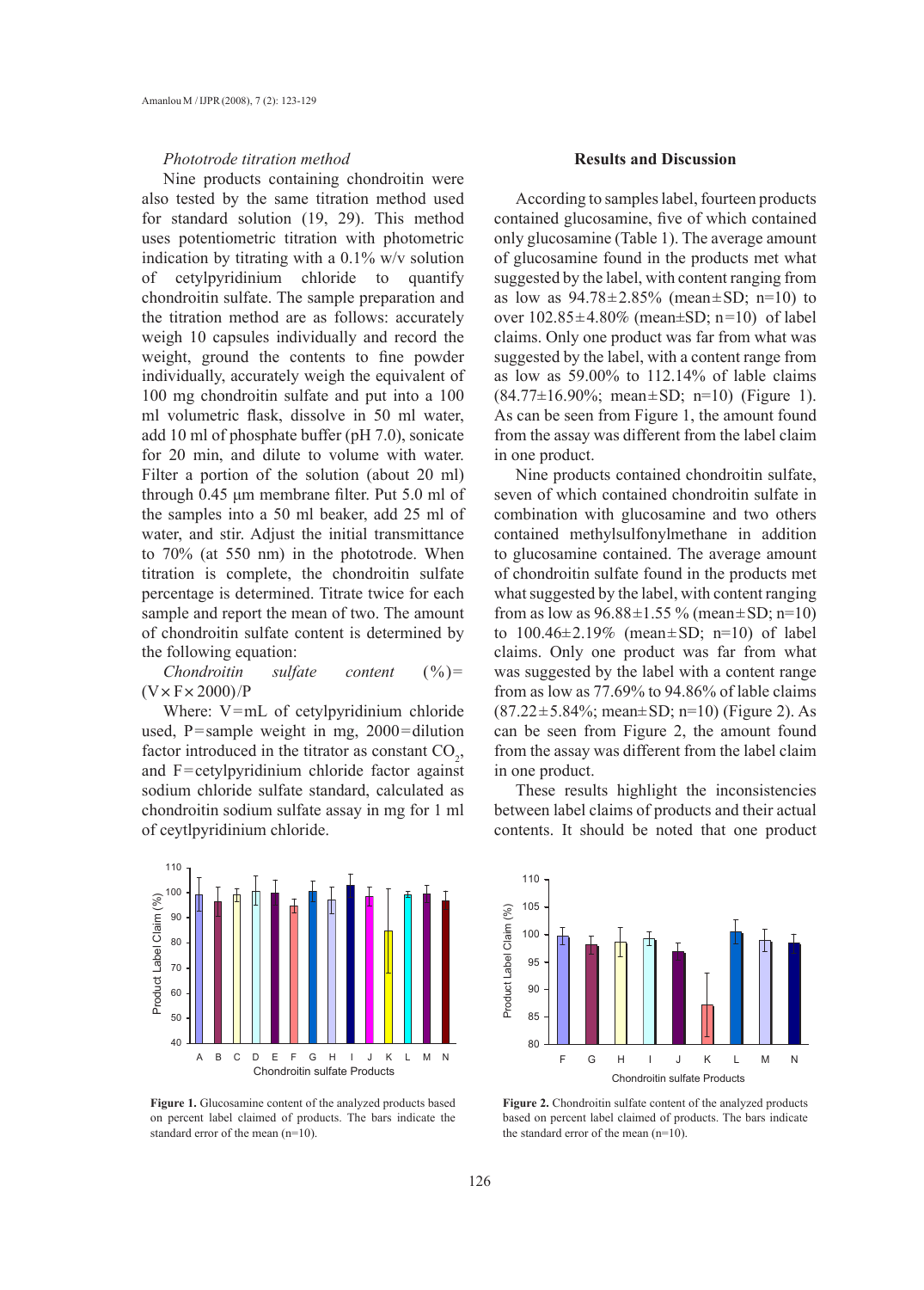displayed a significantly large relative standard deviation. This suggests that in addition to having percentages of less than 84.77% for glucosamine and 87.22% for chondroitin with regard to the lable claims, the variability in the amounts of glucosamine and chondroitin sulfate found in each sample was also high (59-112% for glucosamine and 77-94% for chondroitin).

As previously reported, the quality of product might be a function of retail price (22, 23). In order to see if the quality of the products tested might be a function of the retail price, the price of the products tested in this study was calculated on a per gram of ingredient content as reflected on the label. The price of glucosamine varied from a low of 20.89 cents per gram to a high of 66.67 cents per gram. The price of chondroitin sulfate varied from a low of 27.78 cents per gram to a high of 83.33 cents per gram. However, the price of the product did not appear to be related to the quantity of active ingredients (Figure 3 and 4) which was in contrast to other reports (22, 23). Furthermore, one cannot be sure that the most expensive product is also the most pure and effective (22, 23).

Figure 3 presents the percent label claim and adjusted retail price of glucosamine in 14 glucosamine containing products. Only one out of 14 products (7.15%) contained less than 90% of the glucosamine amount stated on the label claim. 13 out of 14 products contained acceptable amounts compared to the labeled amount of glucosamine.

Figure 4 presents the percent label claim and adjusted retail price of chondroitin sulfate in 9 chondroitin sulfate containing products. None of these products was labeled to contain chondroitin sulfate alone but all of them were combined with glucosamine or methylsulfonylmethane. Only one out of nine products was found to contain less than 90% of the chondroitin sulfate amount stated on the label claim. Eight out of nine products containedacceptable amounts comared to the labeled amount of chondroitin sulfate. This would suggest that considerable number of brands that were tested for glucosamine and chondroitin sulfate, are unacceptable products.

In Figures 3 and 4, the supplement retail prices were transformed to reflect a standard retail price (SP) per daily dose of 1500 mg of glucosamine and 1200 mg chondroitin sulfate as reflected on the label.The content percentages of each product's label claim (PLC) were calculated. Statistical analysis revealed that the retail prices of products does not correlate to acceptable percentages of label claims for products containing glucosamine or chondroitin. Only one product (1 out of 14) dissatisfied the industry accepted 10% variation in chondroitin sulfate amount in comparison to the lable claim.

Glucosamine which is currently ranked third behind multivitamins and calcium in the North American supplement category by dollar sales, with retail sales estimated at over \$700 million per annum, could be considered as a good candidate for counterfeiting.

This study shows that in some instances, the amount of chondroitin sulfate or glucosamine found in nutraceutical supplement market maybe far from the amount claimed on the label, which



**Figure 3.** Relationship between glucosamine product's label claim and their standard retail price.



**Figure 4.** Relationship between chondroitin sulfate product's label claim and their standard retail price.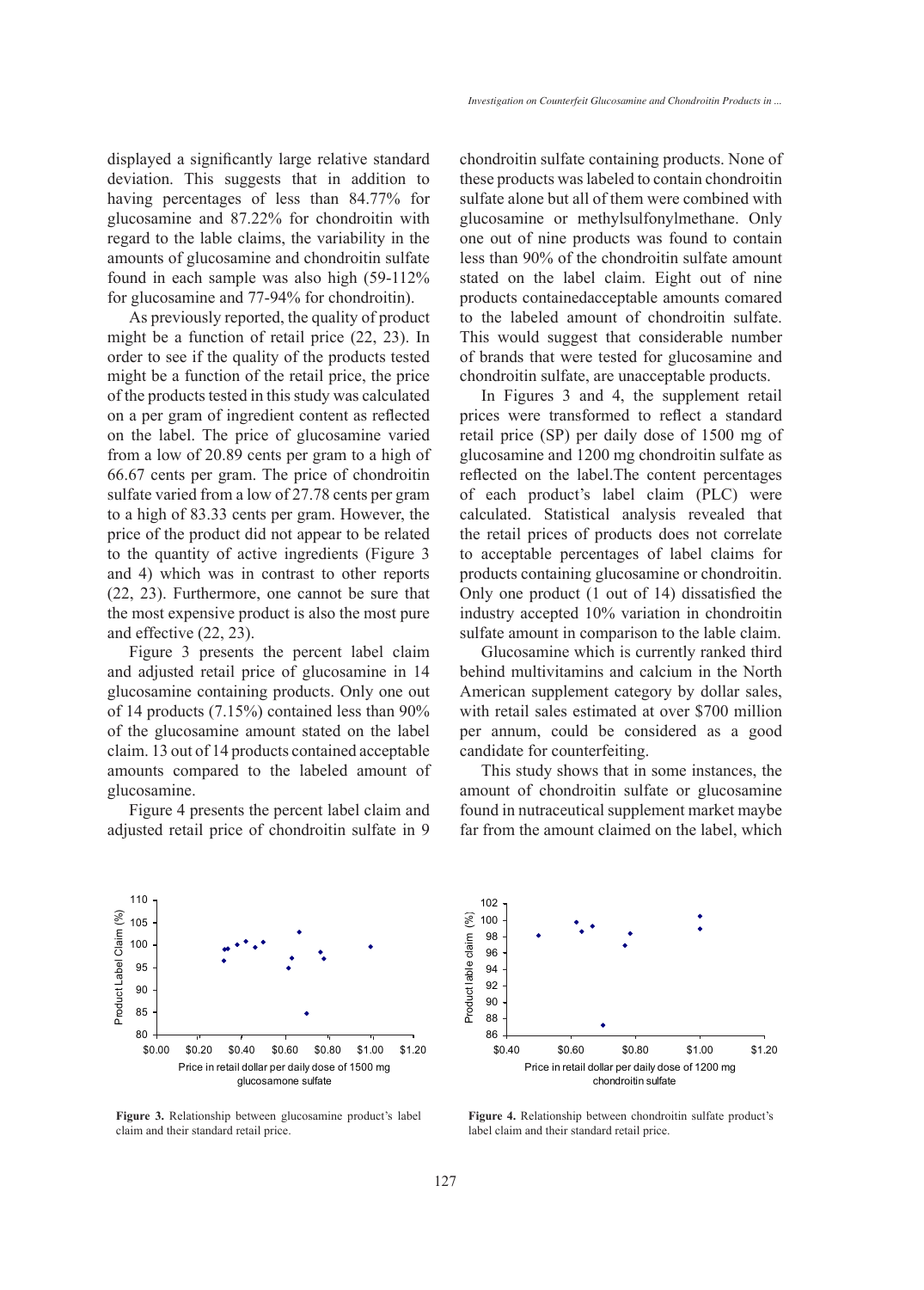is in agreement with previous reports from other countries (22-25). The greatest inconsistencies were found in products containing glucosamine. Variations greater than 10% suggests poor quality of raw material or poor manufacturing processes and lack of quality control.However,the results of this study show that famous brands are better candidates for counterfeiting rather than expensive ones. This work was run on a small number of samples and needs further largerscale surveys to determine the true extent of glucosamine and chondroitin counterfeit in Iran. In addition, other quality attributes like bioavailability, permeability test, disintegration time and dissolution rates of the tablets or capsules have to be studied. These studies will be done in the near future.

These findings validate the overall attitude of skepticism towards the claims of quality control in some of the nutraceutical companies (22, 23).

# **Acknowledgment**

This study was supported by a grant from the Research Council of Tehran University of Medical Sciences.

#### **References**

- Adebowale A, Laing Z and Eddington N. Nutraceuticals. (1) *J. Nutraceuticals Funct. Med. Goods* (1999) 2: 15–29
- Hungerford DS and Jones LC. Glucosamine and (2) chondroitin sulfate are effective in the management of osteoarthritis. *J. Arthroplasty* (2003) 18: 5-9
- Leffler CT, Philippi AF, Leffler SG, Mosure JC and (3) Kim PD. Glucosamine, chondroitin and manganese ascorbate for degenerative joint disease of the knee or low back: a randomized, double-blind, placebocontrolled pilot study. *Mil. Med.* (1999) 164: 85-91
- Canapp SO, McLaughlin RM, Hoskinson JJ, Roush JK (4) and Butine MD. Glucosamine, chondroitin sulfate and manganese ascorbate for degenerative joint disease of the knee or low back: A randomized, double blind, placebo-controlled pilot study. *Am. J. Vet. Res.* (1999) 60: 1550-1556
- (5) Anderson MA, Slater MR and Hammad TA. Results of a survey of small-animal practitioners on the perceived clinical efficacy and safety of an oral nutraceutical. *Prev. Vet. Med.* (1999) 38: 65-73
- (6) Hathcock JN and Shao A. Risk assessment for glucosamine and chondroitin sulfate. *Regul. Toxicol. Pharmacol.* (2007) 47: 78-83
- (7) Clegg DO, Reda DJ, Harris CL, Klein MA, O'Dell JR, Hooper MM, Bradley JD, Bingham CO 3rd, Weisman

MH, Jackson CG, Lane NE, Cush JJ, Moreland LW, Schumacher HR Jr, Oddis CV, Wolfe F, Molitor JA, Yocum DE, Schnitzer TJ, Furst DE, Sawitzke AD, Shi H, Brandt KD, Moskowitz RW and Williams HJ. Glucosamine, chondroitin sulfate, and the two in combination for painful knee osteoarthritis. *N. Engl. J. Med.* (2006) 354: 795-808

- Lindegardh N, Hien TT, Farrar J, Singhasivanon P, (8) White NJ and Day NPJ. A simple and rapid liquid chromatographic assay for evaluation of potentially counterfeit Tamiflu. *J. Pharm. Biomed. Anal.* (2006) 42: 430-433
- of Rome, *Conclusions and Recommendations of the WHO International Conference on Combating Counterfeit Medicines* 18 Feb (2006). Available at: http://www.who.int/ medicines/services/counterfeit/RomeDeclaration.pdf accessed May 2008 (9) Declaration
- World Health Assembly, *Counterfeit Drugs: Threat*  (10) *to Public Health* vol. 55, World Health Assembly, Geneva (2002). Available at: http://www.who. int/intellectualproperty/documents/thereport/ enpublichealthreport.pdf accessed May 2008
- $(11)$  Counterfeit Drugs. Guidelines for the development of measures to combat counterfeit drugs. WHO/ EDM/QSM/99.1, WHO (1999). Available at: http:// whqlibdoc.who.int/hq/1999/WHO\_EDM\_QSM\_ 99.1.pdf accessed May 2008
- Aldhous P. Murder by medicine. *Nature* (2005) 434: (12) 132-136
- (13) Deisingh AK. Pharmaceutical counterfeiting. Analyst (2005) 130: 271-279
- (14) Newton PN, Dondorp A, Green M, Mayxay M and White NJ. Counterfeit artesunate antimalarials in Southeast Asia. *Lancet* (2003) 362: 169
- (15) Newton P, Proux S, Green M, Smithuis F, Rozendaal J, Prakongpan S, Chotivanich K, Mayxay M, Looareesuwan S, Farrar J, Nosten F and White NJ. Fake artesunate in Southeast Asia. *Lancet* (2001) 357: 1948-1950
- $(16)$  Pincock S. WHO tries to tackle problem of counterfeit medicines in Asia. *BMJ* (*Clinical research ed.*) (2003) 327: 1126
- (17) Dondorp AM, Newton PN, Mayxay M, van Damme W, Smithuis FM, Yeung S, Petit A, Lynam AJ, Johnson A, Hien TT, McGready R, Farrar JJ, Looareesuwan S, Day NPJ, Green MD and White NJ. Fake antimalarials in Southeast Asia are a major impediment to malaria control: Multinational cross-sectional survey on the prevalence of fake antimalarials. *Tropical Med. Interl. Health* (2004) 9: 1241-1246
- $(18)$  Csillag C. Epidemic of counterfeit drugs causes concern in Brazil. *Lancet* (1998) 352: 553
- United States Pharmacopoeial Convention. *United*  (19) States Pharmacopoeia. 29<sup>th</sup> ed. The Convevtion, Rockville (2006) 2306-2308 and 2341-2344
- (20) Liang Z, Leslie J, Adebowale A, Ashraf M and Eddington ND. Determination of the nutraceutical, glucosamine hydrochloride, in raw materials, dosage